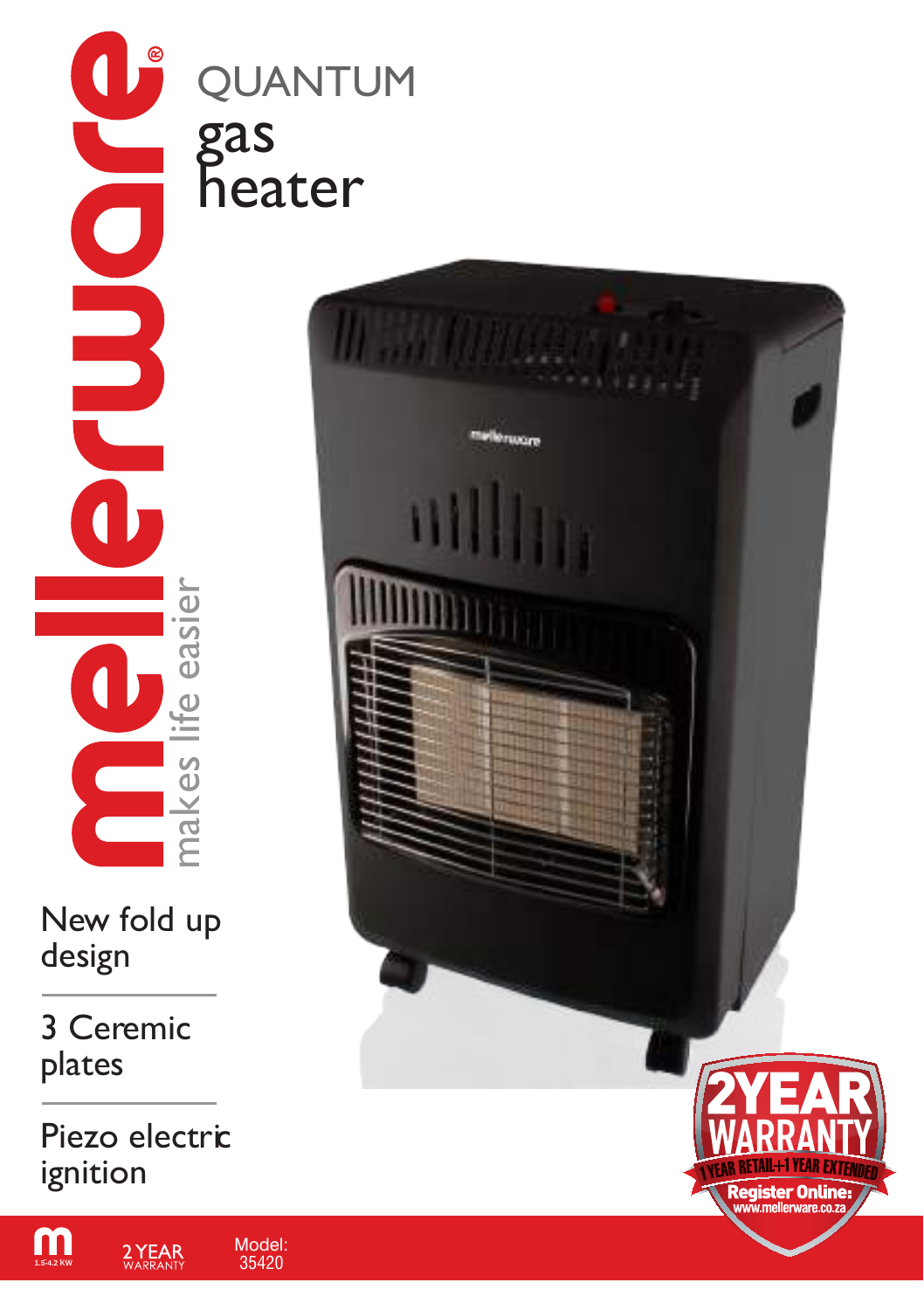1. For your safety, please read this manual carefully and operate the products exactly according to the instructions.

Please follow the assembly instructions step by step as provided below:

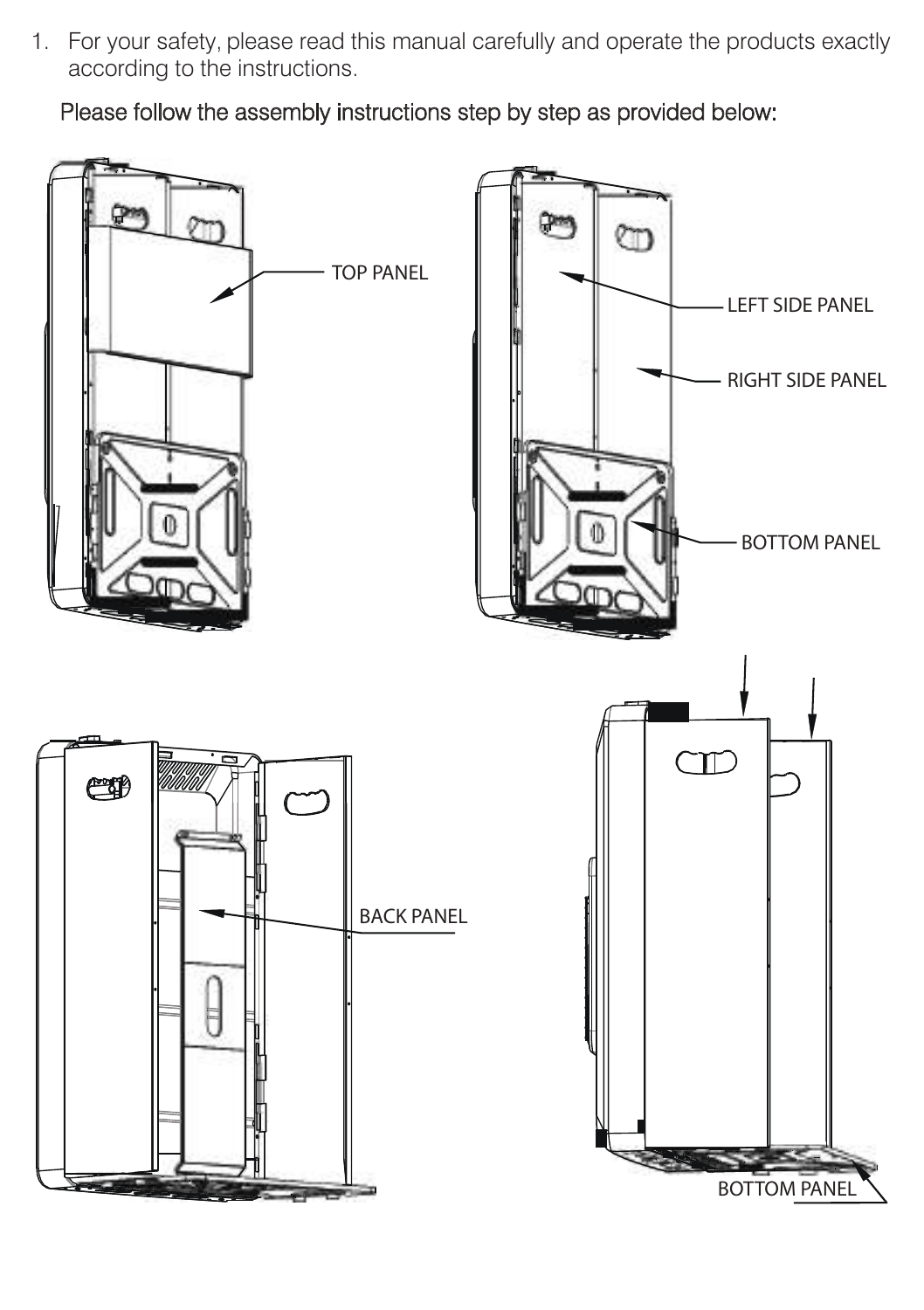

the bottom panel in.



2. Turn the left side and right side panels out, at a 10 degree angle, and then fip

3. Slot the left and right panel into the bottom panel. Be sure to line it properly,



4. Match the position, fasten the left side panel, right panel and bottom panel.



5. Put the top panel on the top of the heater match the position.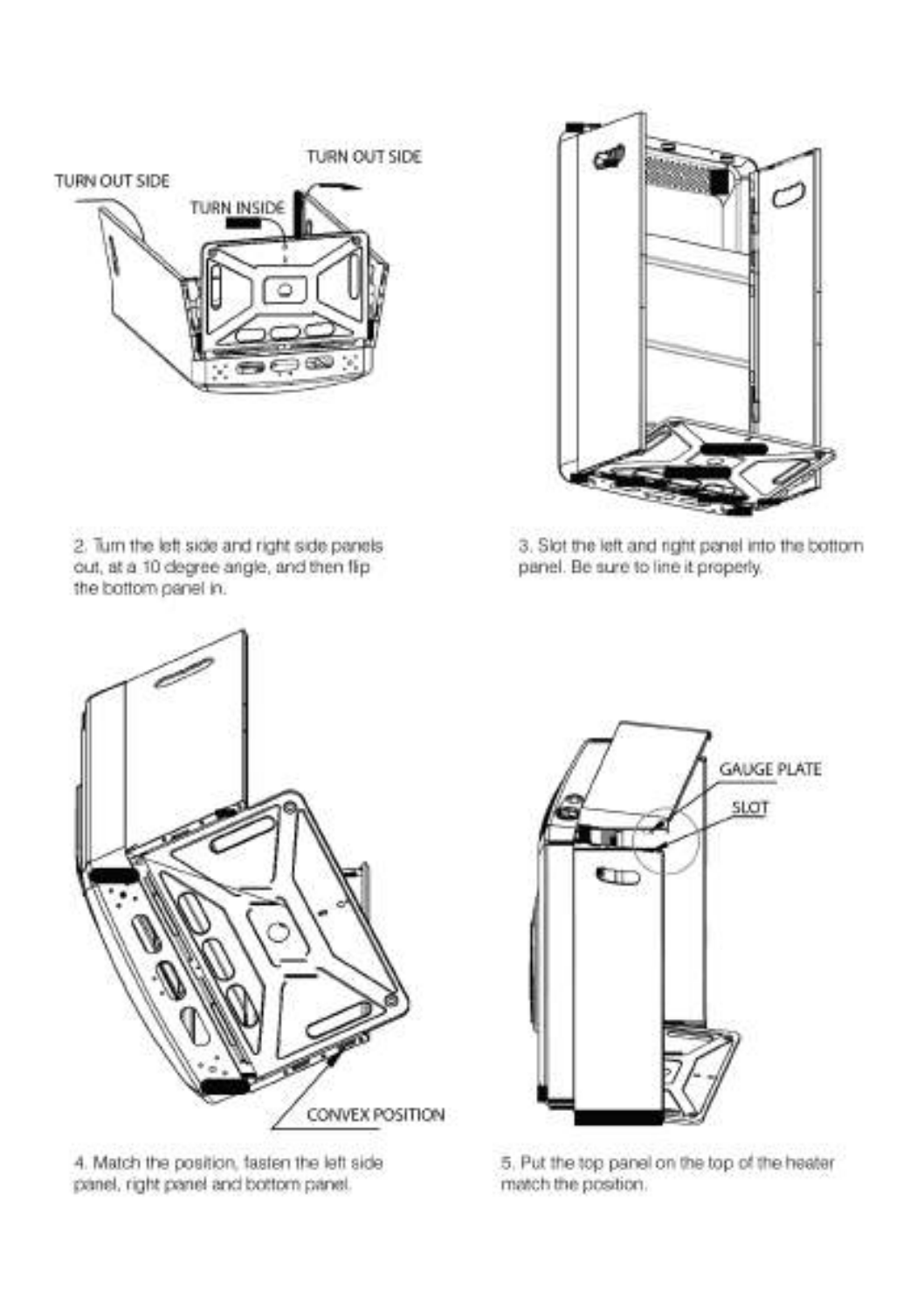

6. Push the top panel into the front panel; fasten the left and right side panel and front panel with screws supplied.

#### **Safety Instructions and Warnings**

- 1. This is a flueless heater. Ensure the room is ventilated while the heater is in operation. Do not operate in a bedroom, caravan, boat, or any confined spaces.
- 2. Do not place the heater near walls, curtains or furniture while in operation. Always face the heater towards the center of the room during operation.
- 3. The heater must not be moved while in operation.
- 4. Do not place objects on or against the heater.
- 5. The dress guard on this appliance conforms to standard requirements. It does not give full protection for young children or the infirm. The guard is to prevent risk of injury and no part of it should be removed or altered.
- 6. This appliance needs to be tested for leaks before initial use and whenever the cylinder has been reconnected after being filled. NEVER USE A NAKED FLAME TO TEST FOR LEAKS.See **Heater Set-up** below.
- 7. Always close the gas cylinder valve whenever the heater is not in use.



7. According to arrow keys fasten with screws; install the back panel and castors. Following the arrows, insert screws and tighten, use the nuts to secure the 5 castor wheels to the bottom panel.

**8. Note:** The heater incorporates several safety devices that will shut down the heater in unsafe conditions.

 8.1 ODS(Oxygen depletion system) In case of accidental flame failure, the gas heater will shut down automatically.

 8.2 The Tip Over Switch will turn off the heater if it is not standing upright on a level surface. If this activates, set the heater upright, check for obvious damage and again wait 5-10 minutes before attempting to re-ignite the heater. This device may also operate if the heater is knocked against or bumped.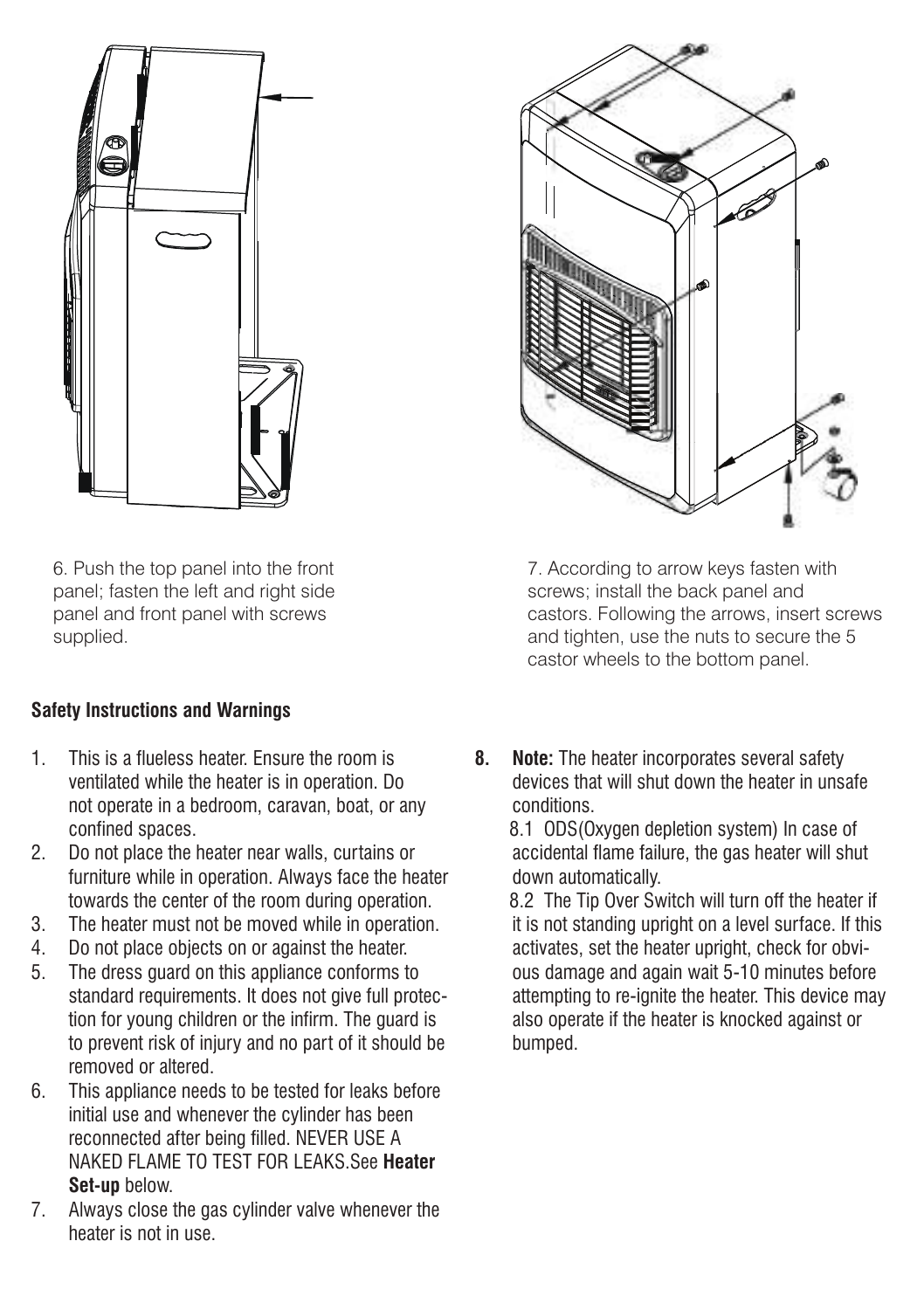#### **Installation**

Your LPG heater is a safe and efficient form of heating when used exactly according to these instructions.

You should have purchased a suitable 9kg gas cylinder for this heater. The cylinder will require purging of air the first time it is filled, to ensure correct operation of the heater. This should be carried out by the gas filling station. Your cylinder should be checked for safe operation each time when it is filled by an authorized filling station.

#### **Heater set-up**

- 1. After the heater has been removed from its packaging, remove the back panel from inside the back cavity.
- 2. Place the filled gas cylinder into the back of the heater with the valve outlet facing outwards.
- 3. Screw the supplied regulator onto the outlet of the gas cylinder valve (clockwise). Turn by hand only. Do not use a spanner. Screw on until the nut is fully home.
- 4. IMPORTANT : Testing for leaks. This must be carried out in a well-ventilated area, free from any open flames or other sources of ignition. With the regulator connected to the cylinder, turn on the gas cylinder valve 1 and 1/2 turns anti-clockwise. Brush all hose connections, pipe connections to the gas valve, regulator connection to the cylinder and gas cylinder valve with a 50:50 solution of detergent and water. A stream of bubbles forming is an indication of a leak. If a leak is found, turn off the cylinder valve (clockwise), disconnect the regulator from the gas cylinder and remove the gas cylinder to a cool, outdoor well-ventilated area. Contact your dealer or gas supplier for assistance.

# **DO NOT USE THE HEATER IF A LEAK IS FOUND. DO NOT USE A NAKED FLAME FOR LEAK TEST-ING.**

#### **DO NOT OPERATE ANY ELECTRICAL EQUIP-MENT IN THE PRESENCE OF A GAS LEAK.**

5. After leak-testing has passed, fit the rear panel onto the heater. It may be necessary to twist the cylinder slightly to allow the regulator and hose to fit inside the back panel without kinking the hose.

# **Ignition Instructions:**

The heater can be regulated to three different heat intensities: 1- LOW, 2- MEDIUM and 3- HIGH. Ignition mode: piezo ignition. Suitable with 9kg gas cylinder.

- 1. Open the valve on the gas cylinder 1 and 1/2 turns.
- 2. Press down and turn the gas control knob to 1-LOW position and hold down for up to 10 seconds.
- 3. While still pressing down the gas control knob, depress the ignition button until the pilot light (at the bottom of the burner) ignites. Continue to hold the gas control knob down for 10-15 seconds or until the ceramic plate lights up. Upon releasing the gas control knob, if the pilot flame goes out, repeat the above operation.



- 4. Once the heater is lit at the 1-LOW setting, turning the control knob to 2-MEDIUM or 3-HIGH position will light the second and third panel respectively.
- 5. To turn off the heater, return the gas control knob to the OFF position and close the gas cylinder valve fully (clockwise).

#### **Changing the cylinder:**

Turn off the cylinder valve fully (clockwise) and allow the heater to cool fully before removing and replacing the cylinder. Do not attempt to remove the gas cylinder while the heater is still running

#### **Maintenance:**

•

- Before maintenance and cleaning the gas heater supply (gas cylinder) must be turned off completely, and wait for the heater to be completely cold. Don't attempt to clean the heater while it is warm in use.
- It is recommended that your heater should be checked annually by a qualified approved technician for safe operation and to detect any faults.
- If any faults are detected in use, stop using the heater and contact your dealer.
- Periodically clean the exterior and storage area of your heater to remove dust and lint build-up on the surfaces of the ceramic elements. Do not knock these ceramic elements as they may become very fragile in use. Do not use abrasive products to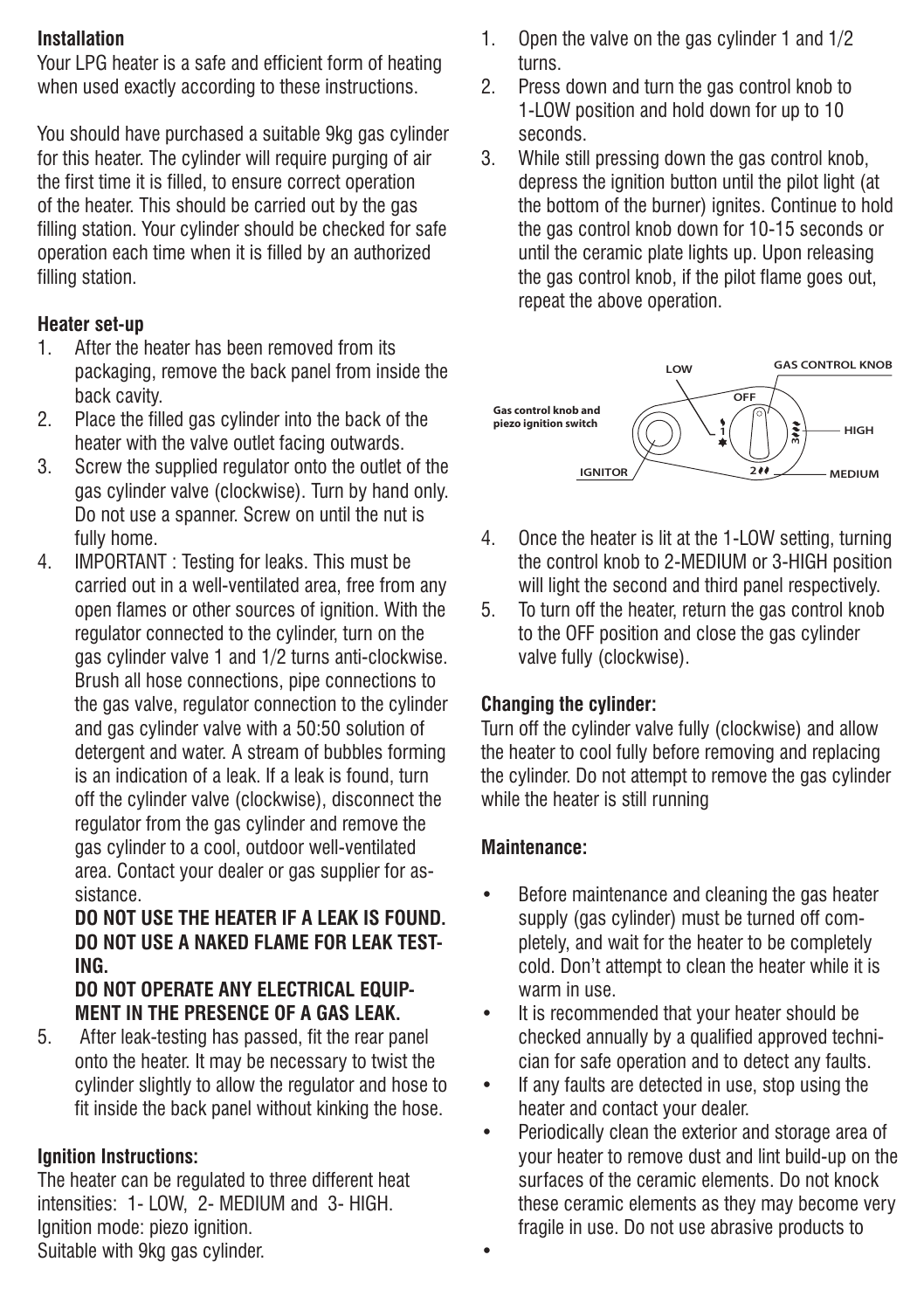clean the heater.

- Periodically watch the pilot light while it is in operation. It should burn steadily. If the pilot light flickers or burns yellow then have the heater checked out by a qualified technician.
- If any parts needs replacement, they must be replaced only with correct parts supplied by the original manufacturer. The use of incorrect or generic parts may be dangerous and will void any warranty.

We recommend that you fold it back into it's original box and packed away into safe storage to avoid accumulation of dirt that may occur.

| <b>Brand name</b>                                                                                                                             | Mellerware        |                |
|-----------------------------------------------------------------------------------------------------------------------------------------------|-------------------|----------------|
| Model number                                                                                                                                  | 35420             |                |
| Gas type                                                                                                                                      | <b>LPG</b> only   |                |
| Cylinder size                                                                                                                                 | 9kg cylinder only |                |
| lgnition                                                                                                                                      | Piezo ignition    |                |
| Gas orifice                                                                                                                                   | $0.59$ mm         |                |
| Regulator                                                                                                                                     | Outlet            | $2.8^{\pm}0.5$ |
| (kpa)                                                                                                                                         | Inlet             | $80 - 700$     |
| Operating pressure                                                                                                                            | 2.8kPa            |                |
| Max gas<br>consumption                                                                                                                        | 0.375kg/h         |                |
| Heat capacity                                                                                                                                 | Max               | 4.2 kW         |
|                                                                                                                                               | Med               | 2.8kW          |
|                                                                                                                                               | Min               | 1.4kW          |
|                                                                                                                                               |                   |                |
|                                                                                                                                               |                   |                |
| Weight(kg)                                                                                                                                    | 10kg              |                |
| Boxed Size(Ixbxh)                                                                                                                             | 420x150x695mm     |                |
| For indoor use only<br>Regulator and hose supplied. Replace only with a SANS 1237<br>approved regulator and SANS1156 or 853212 approved hose. |                   |                |

#### **Product Specifications:**

# **FOR YOUR SAFETY**

"Important: Read these instructions for use carefully so as to familiarize yourself with

the appliance before connecting it to its gas container. Keep these instructions for

future reference"

This appliance is adjusted to operate on LPG only.

# **IF YOU SMELL GAS:**

- Turn off gas supply at bottle
- **Extinguish all naked flames:**
- Do not operate any electrical appliances
- Ventilate the area
- Check for leaks as detailed in this manual

If odour persists, contact your dealer or gas supplier immediately

Do not tamper or modify the appliance.

# **BURN-BACK (FIRE IN BURNER TUBE OR CHAMBER)**

In the event of a burn-back, where the flame burns back to the jet, immediately turn the gas supply off at the control valve on the panel. After ensuring the flame is extinguished, wait for I minute and relight the appliance in the normal manner. Should the appliance again burn back, close the control valve and call a service technician. Do not use the appliance again until the service technician has declared that it is safe to do so.

# **GAS-PRESSURE REGULATOR**

This appliance requires an operating pressure of 2,8 kPa at the appliance. A suitable LPG regulator that complies with the requirements of SANS 1237 must be installed.

# **IMPORTANT INFORMATION FOR THE USER**

This appliance may only be installed by a registered SAQCC Gas installer. All registered installers are issued with a card carrying their registration number. Ask to be shown the card before allowing the installation work to commence and make a note of the Installer registration number. Upon completion of the installation, the installer is required to explain the operational details of the appliance together with the safety instructions. You will be asked to sign acceptance of the installation and be provided with a completion certificate. You should only sign for acceptance of the installation when the installation is completed to your satisfaction. Note that your invoice is required in the event that you wish make a guarantee claim.

# **IMPORTANT INFORMATION FOR THE INSTALLER.**

This appliance may only be installed by a gas installer registered with the South African qualification and certification committee (SAQCC). The appliance must be installed in accordance with the requirements of SANS 10087-1for use with LPG, SANS 827 for use with NG and any fire department regulations and/or local bylaws applicable to the area. If in doubt, check with the relevant authority before undertaking the installation. Upon completion of the installation you are required to fully explain and demonstrate to the user the operational details and safety practices applicable to the appliance and the installation.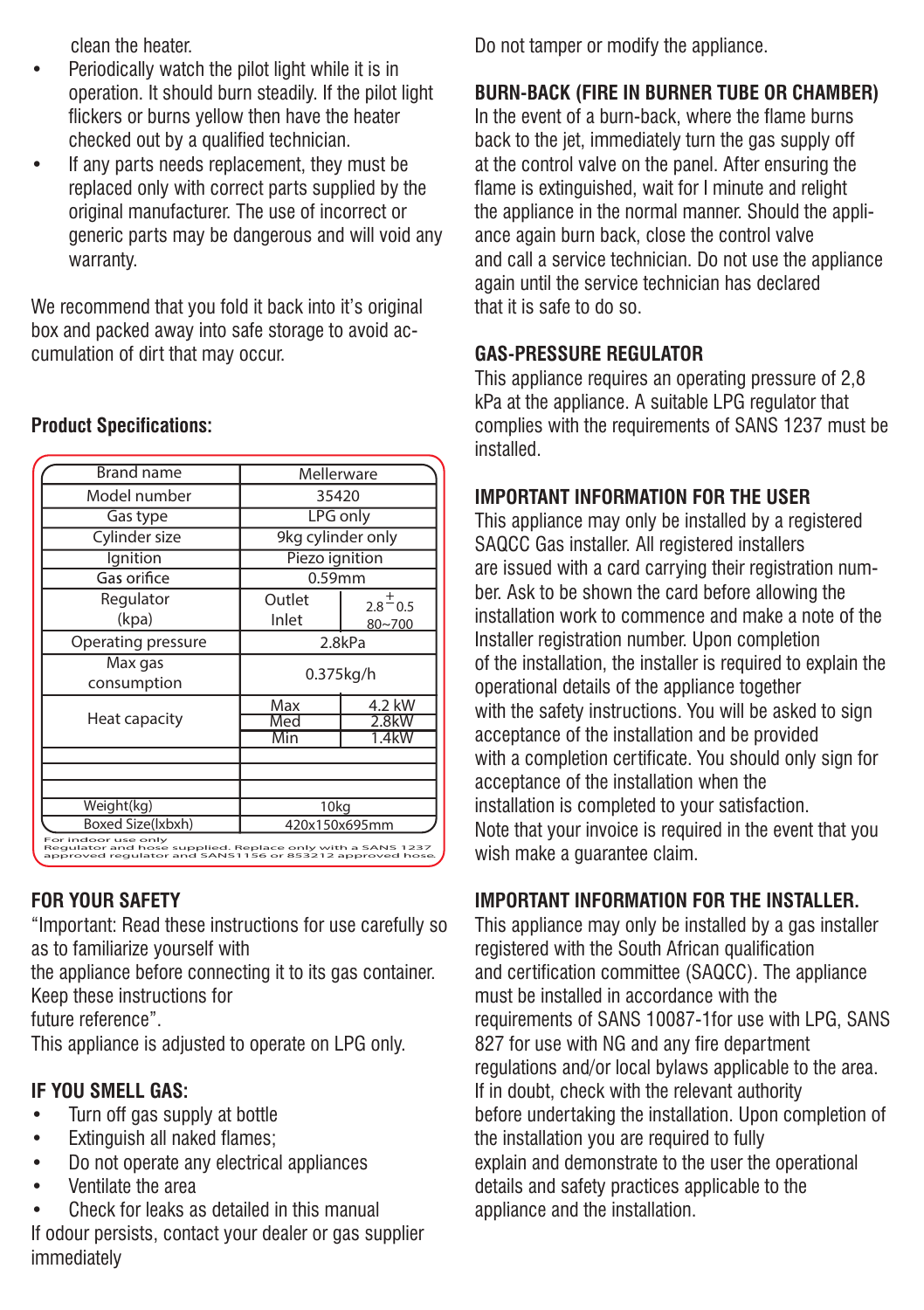#### **Warning labels on heater:**

Fig.1:



Keep room well ventelated. Switch off gas supply when heater is not in use. Do not cover the heater.(Fig.1)

Fig.2:



Checklist and ignition instructions.(fig.2)

Fig.3:



Important safety warning.(fig.3)

Fig.4:



Caution! 9kg LPG gas cylinder only.(fig.4)

# **Roll about Heater - Safety Tips**

Make sure you read the instruction booklet supplied with this heater before attempting to fit the cylinder or light the heater

1. Never move the heater whilst it is lit.

2. When in use keep it away from flammable materials e.g. curtains. Do not use it as a clothes drver.

3. Keep it away from draughts.

4. Keep young children and animals away from the heater.

5. When lit, do not leave the heater unattended.

6. When in use, place the heater so that people do not knock or brush against the heater whilst moving about the room.

7. When changing cylinders it is best to do this outside. Always make sure that the cylinder valve has been closed before removing the regulator.

8. When changing cylinders always check that the rubber seal is in place on the regulator and that it is in good condition before connecting the new cylinder. Replace the seal if in any doubt.

9. After changing cylinders always carry out a leak test as described in the instruction booklet.

10. Ensure that the cylinder is positioned such that the regulator faces the back of the cabinet so that the hose is kept clear of the heat zone near the front panels. Che ck that the hose is not kinked.

11. It is strongly advised that a dry powder fire extinguisher is kept in the house in order to safely deal with any uncontrolled fires. These are available from hardware stores, builders merchants, security shops etc.

Safety tips.(fig.5).

Fig.6:



Safety connection instructions.(fig.6)

Fig.5: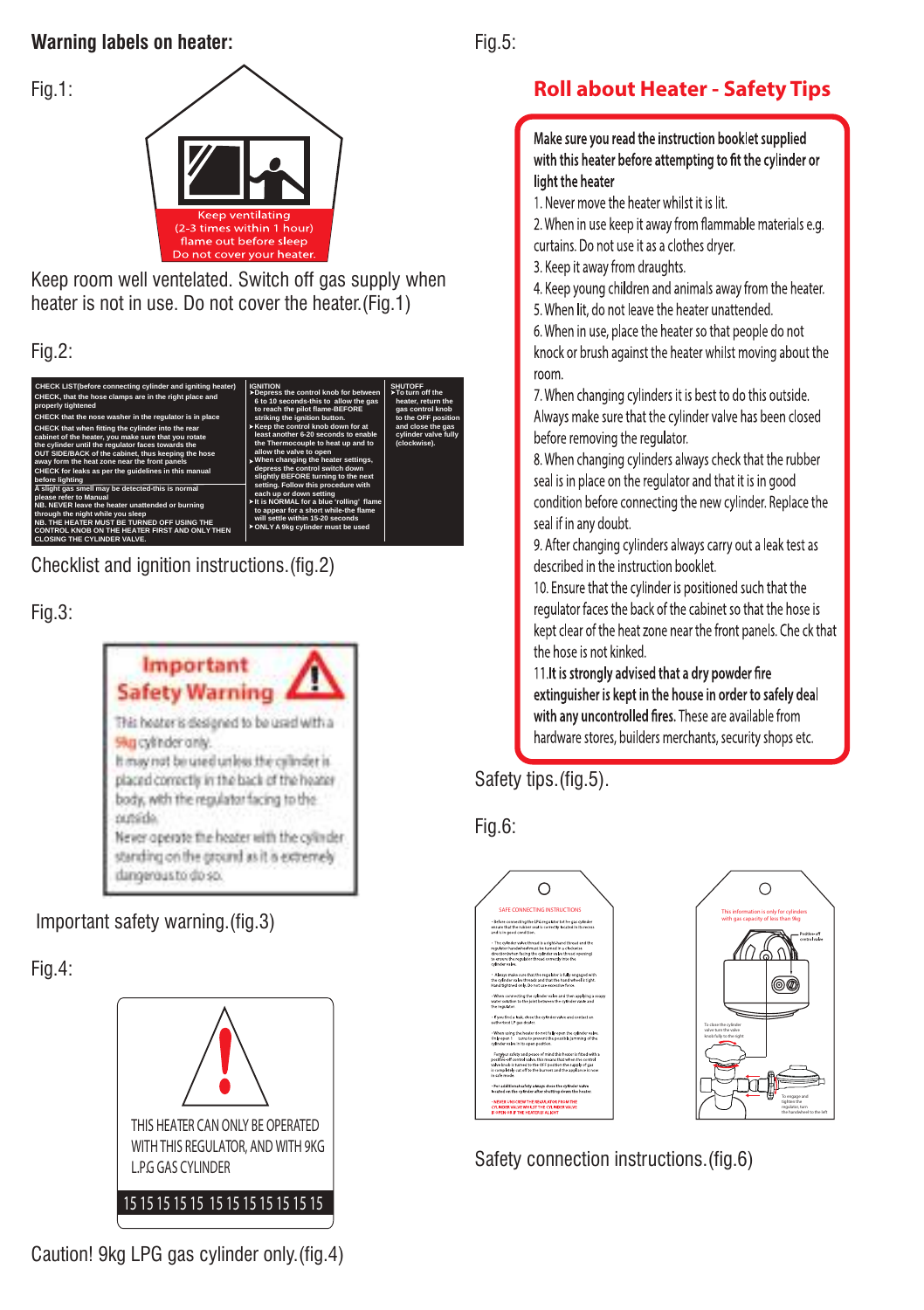# **Troubleshoot Guide:**

| Symptoms                                            | Cause                                                                                                                                                                                                           | <b>Corrections</b>                                                                                                                                                                                                                                                                                                                                                                                                                                        |
|-----------------------------------------------------|-----------------------------------------------------------------------------------------------------------------------------------------------------------------------------------------------------------------|-----------------------------------------------------------------------------------------------------------------------------------------------------------------------------------------------------------------------------------------------------------------------------------------------------------------------------------------------------------------------------------------------------------------------------------------------------------|
| Heater fails to ignite                              | Gas cylinder depleted.<br>Gas regulator not<br>¥.<br>properly secured.<br>Gas cylinder valve not<br>open properly.                                                                                              | Ensure that gas<br>➤<br>cylinder is at a<br>sufficient level.<br>Ensure that the gas<br>cylinder valve is open<br>to the desired<br>position.                                                                                                                                                                                                                                                                                                             |
| Heater fails to stay ignited                        | The heater is not<br>٠<br>placed on a level.<br>surface.<br>The oxygen level in the<br>are the heater is being<br>used is not sufficient.<br>The gas level in the gas<br>cylinder is depleted.                  | Ensure that the heater<br>×<br>is placed on a level<br>surface as it is fitted<br>with a tip over switch<br>that will eliminate the<br>gas supply to the<br>heater.<br>Ensure that the heater<br>is placed in a well<br>ventilated area as it<br>requires sufficient<br>oxygen to stay ignited.<br>Investigate the<br>condition of the gas<br>cylinder to ensure that<br>it has sufficient gas<br>left.                                                   |
| Heater fails to ignite after gas<br>cylinder change | Pipe and clamps are<br>٠<br>not fastened correctly.<br>Not sufficient gas at<br>burners for pilot light<br>to ignite.<br>Gas cylinder is not<br>levelled correctly,<br>kinks are present in<br>the supply pipe. | Ensure that all clamps<br>w.<br>from the gas regulator<br>and gas cylinder is<br>properly fastened.<br>Allow enough time by<br>holding down the<br>control knob for the<br>gas (Max: 15sec Note:<br>always ignite the<br>heater by standing at<br>the back of it and not<br>to the front of it.)<br>> Ensure that the gas<br>cylinder is placed<br>properly at the back of<br>the heater and that<br>there are no kinks<br>present on the supply<br>pipe. |